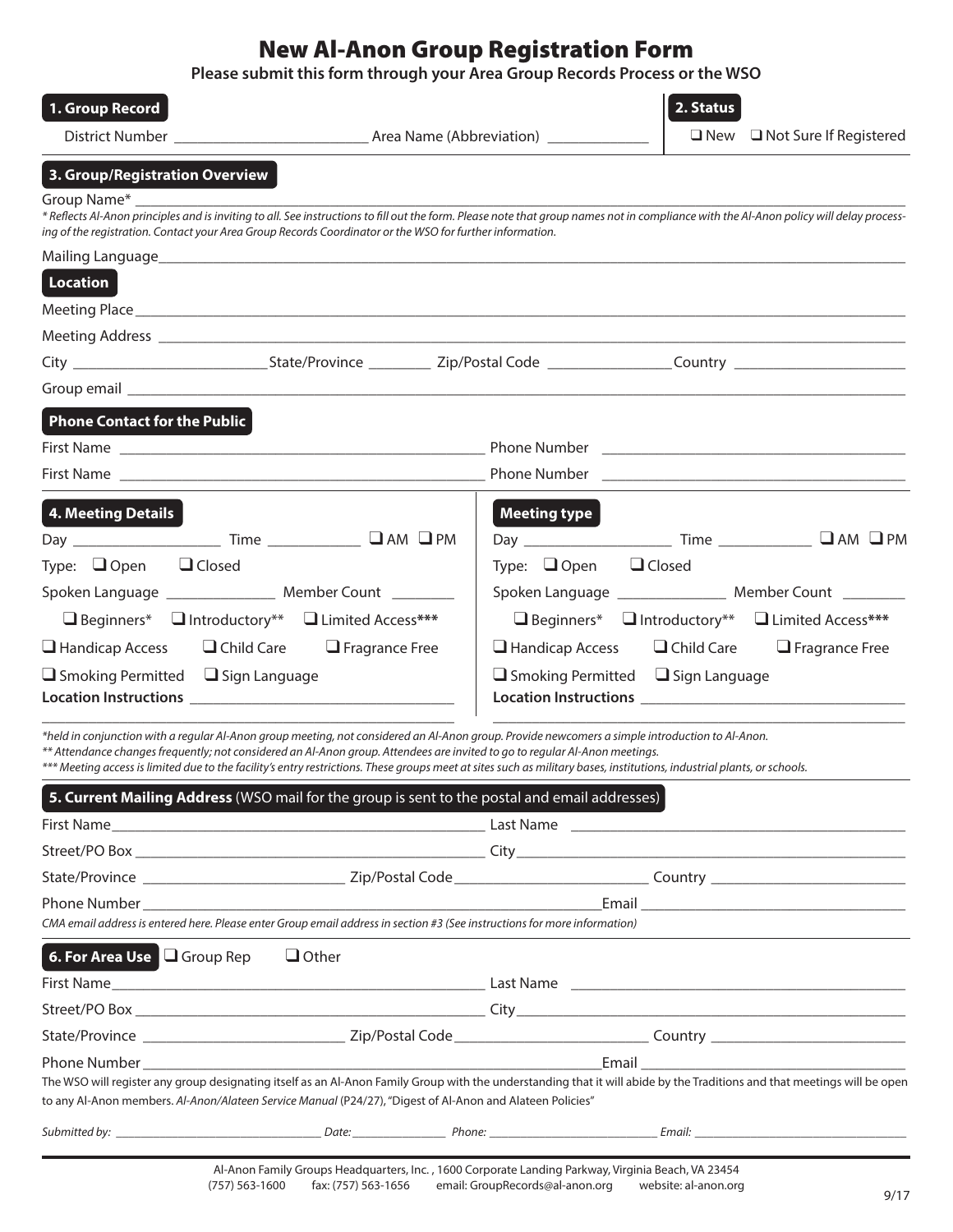



# **Instructions to fill out the**

# **New Al-Anon Group Registration Web Form**

# 1. Group Record

**District Number** and **Area Name (Abbreviation)** are used to sort information for group reports.

#### 2. Status

It is a "New" registration if the group is being registered for the first time.

# 3. Group/Registration Overview

The **Group Name** is inviting to all and reflects Al-Anon principles. The group name should not contain the name of any other Twelve Step group, self-help group, commercial venture, agency, religious group, rehabilitation facility, or other outside enterprise even if the name is the same as the name of the location. All Al-Anon groups are registered with the letters AFG (for Al-Anon Family Group), to protect the CMA's anonymity, as the group's Current Mailing Address (CMA) is often a member's home.

A name that includes the town or section of the town, the meeting day, a slogan, or another phrase from our program is inviting to all and conforms to Al-Anon/Alateen principles. The group name may provide information about the format of the meeting, or it may include a special designation, i.e. adult children, men, women, parents, LGBT, young adults. See *Al-Anon and Alateen Groups at Work*  booklet (P-24) and the *Digest of Al-Anon and Alateen Policies* section of the **Al-Anon/Alateen Service Manual** (P24-27) for additional information – "Naming the Group" and "Choosing a Group's Name" sections.

**Mailing Language** is the language in which the group receives mail. The mailing language can be different from the meeting language (e.g. language spoken at the meeting is Spanish, but the group would like to receive mail from WSO in English). WSO mail can be sent in English, Spanish, or French.

**Location** is where the meeting is held. The name of the building, followed by a full address including the zip code.

**Phone Contacts for the Public** receive calls from newcomers seeking Al-Anon's help or others seeking directions or additional information about the Al-Anon meeting. Contact phone numbers are given out to callers on the WSO toll-free meeting line.

A **group email** address, such as ODATD1@xxxx.com, is an email address created to receive the WSO electronic newsletter and other group announcements. Groups that use a post office (PO) box as their CMA address and groups that create a group email address enter that email address here. When an individual member's email is used for group mail, enter that in the CMA section (number 5).

#### 4. Meeting Details

**Meeting Day/Time** is the day of the week and time of the meeting. Please check AM or PM. **Meeting Type:** An **open meeting** may be attended by anyone interested in Al-Anon. A **closed meeting** is for anyone whose personal life is or has been affected by close contact with a problem drinker. See info in the *Al-Anon and Alateen Groups at Work booklet* (P-24).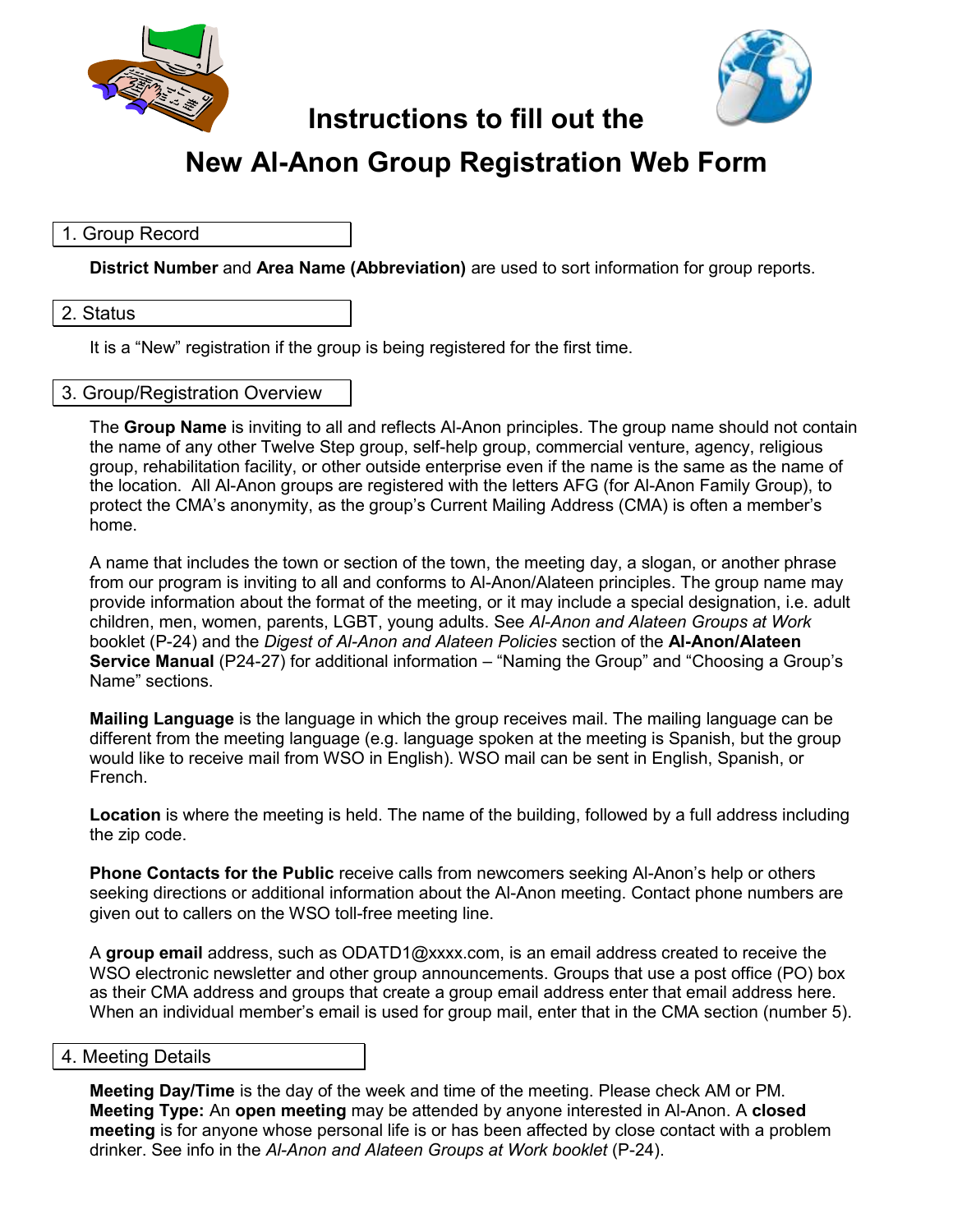**Language Spoken** is the language spoken at the meeting.

**Member Count** is an estimate of the number of members who regularly attend the meeting.

**Beginners** Some groups may decide to hold special beginners' meetings in conjunction with the regular group meeting, to provide newcomers with a simple introduction to Al-Anon. These beginners' meetings are served by the Group Representative of the hosting A-Anon group, and do not register as a separate group. Check the "Beginners" box for these special beginner meetings.

Other Al-Anon groups offer a beginner format as a way to attract newer members. These groups are registered separately and have a Group Representative. They may use "Beginner" as part of their group name. Do not check the "Beginners" box.

**Introductory** meetings can be held at institutions, such as hospitals, treatment centers, and shelters, or any other location where families and friends of alcoholics gather. Attendance changes frequently. Such a meeting is not considered an Al‑Anon group and does not have its own Group Representative. Experienced Al-Anon members share the responsibilities for conducting introductory meetings and for inviting those in attendance to try a regular Al‑Anon or Alateen meeting. Al‑Anon groups, directly or through their district, are encouraged to help with the cost of literature and other expenses for introductory meetings. Members must comply with the security requirements of the meeting location.

**Limited Access:** There are Al-Anon groups where meeting access is limited due to the facility's entry restrictions. These groups meet at sites such as military bases, institutions, industrial plants, or schools.

**Special Needs:** This group provides special features such as, **Handicap Access**, **Child Care**, **Fragrance Free, Smoking Permitted** or **Sign Language**.

**Location Instructions** provide important information about the group; e.g. meeting room #, or direction such as use the back door, etc. Simple steps such as adding signage throughout the building to direct people to the meeting room can also help newcomers.

**Additional Meeting:** Information for a multiple meeting can be provided in this section.

# 5. Current Mailing Address (CMA)

It is essential to be able to contact the group. Each group needs to have someone who is willing to receive postal and electronic mailings, and take it to the group. The CMA can be a member who anticipates keeping the same address for at least a year, who has no difficulty in receiving mail at home, and who attends the group's meeting regularly to deliver the mail. The CMA's personal email address can be used to receive the electronic mailings. Some groups rent a PO box, and members rotate the responsibility to deliver mail to the group. A group email address can be created when the group doesn't have a member listed as the CMA, or as an alternative to using the CMA's or another member's personal email address.

An up-to-date CMA assures the group of promptly receiving all mail. The WSO and the local service arms are to be notified immediately when the CMA changes, so there will be no disruption of mailings.